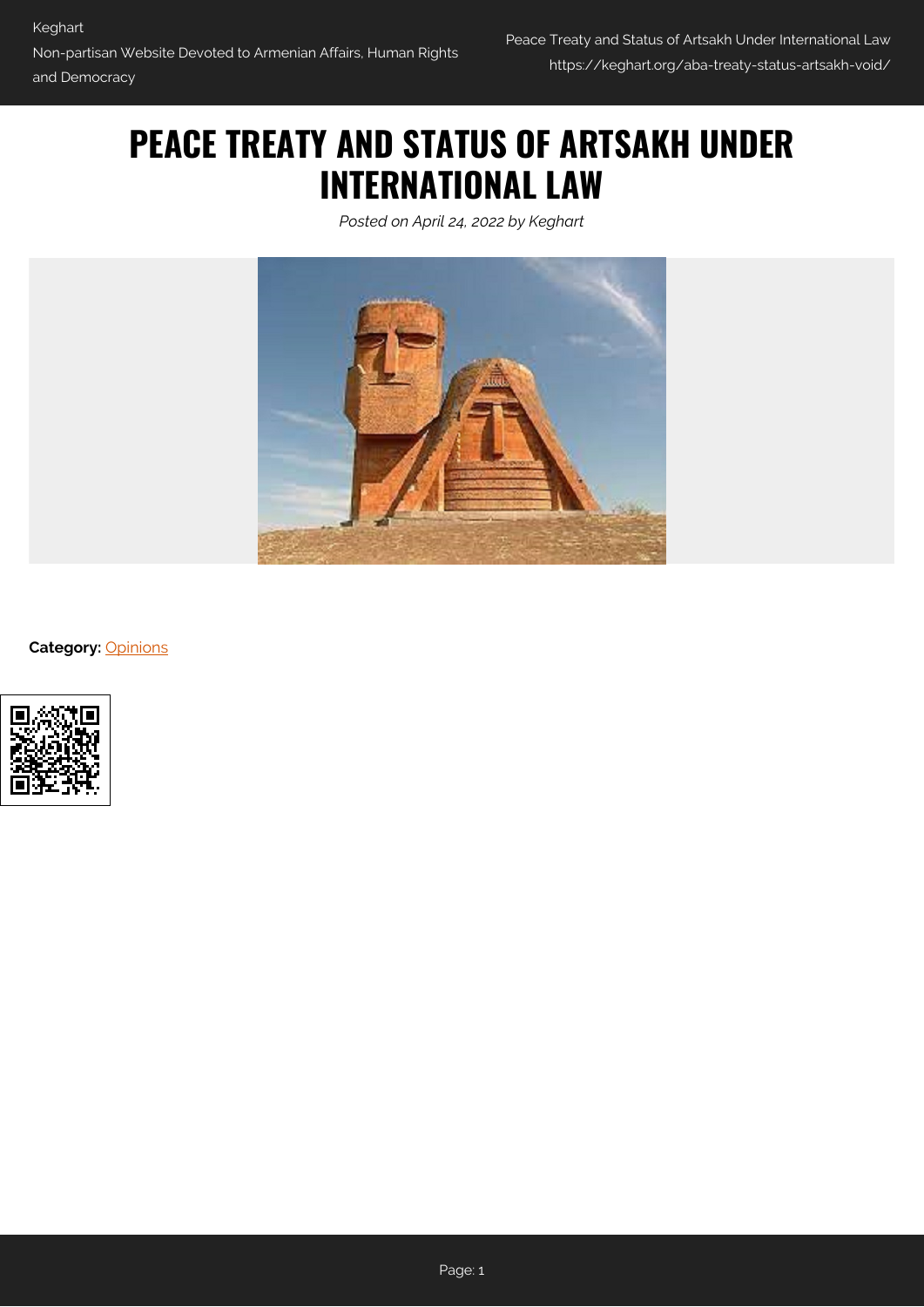#### **Any Imminent Peace Treaty Between Armenia and Azerbaijan Determining the Status of Artsakh Would Be Void Under International Law**

### [Armenian Bar Association,](#page--1-0) 14 April 2022

In his speech before the National Assembly on 13 April 2022, Prime Minister of Armenia Nikol Pashinyan announced the Armenian Government's plan to conclude a peace treaty with Azerbaijan

"as soon as possible," and indicated that the basic principles of the peace treaty might include, inter<br>alia, recognition of the territorial integrity of Azerbaijan and Armenia, and<br>a clarification of the final legal statu alia, recognition of the territorial integrity of Azerbaijan and Armenia, and a clarification of the final legal status of Nagorno-Karabakh, hereinafter "Artsakh," regarding which Armenia would "lower its benchmark."



**First**, the treaty would be unlawfully procured by Azerbaijan's threat and actual use of force. The Vienna Convention on the Law of Treaties ("VCLT"), to which Azerbaijan and Armenia are party, provides at Article 52, "A treaty is void if its conclusion has been procured by the threat or use of force in violation of the principles of international law embodied in the Charter of the United Nations."

Two of the principles of international law concerning the use of force embodied in the Charter of the United Nations are:

• Art. 2(3) "All Members shall settle their international disputes by peaceful means in such a manner that international peace and security, and justice, are not endangered."

• Art. 2(4) "All Members shall refrain in their international relations from the threat or use of force against the territorial integrity or political independence of any state, or in any other manner inconsistent with the Purposes of the United Nations."

Prime Minister Pashinyan made clear in his speech that Armenia's failure to rapidly acquiesce to a peace treaty with Azerbaijan with the above content demanded by Azerbaijan would lead to Azerbaijan's renewed use of force against both Artsakh and the Republic of Armenia, presumably in Syunik. The facts support this fear: as confirmed by the Russian Federation peacekeeping mission, days after sending its proposal for a peace treaty, Azerbaijan's armed forces invaded Artsakh's

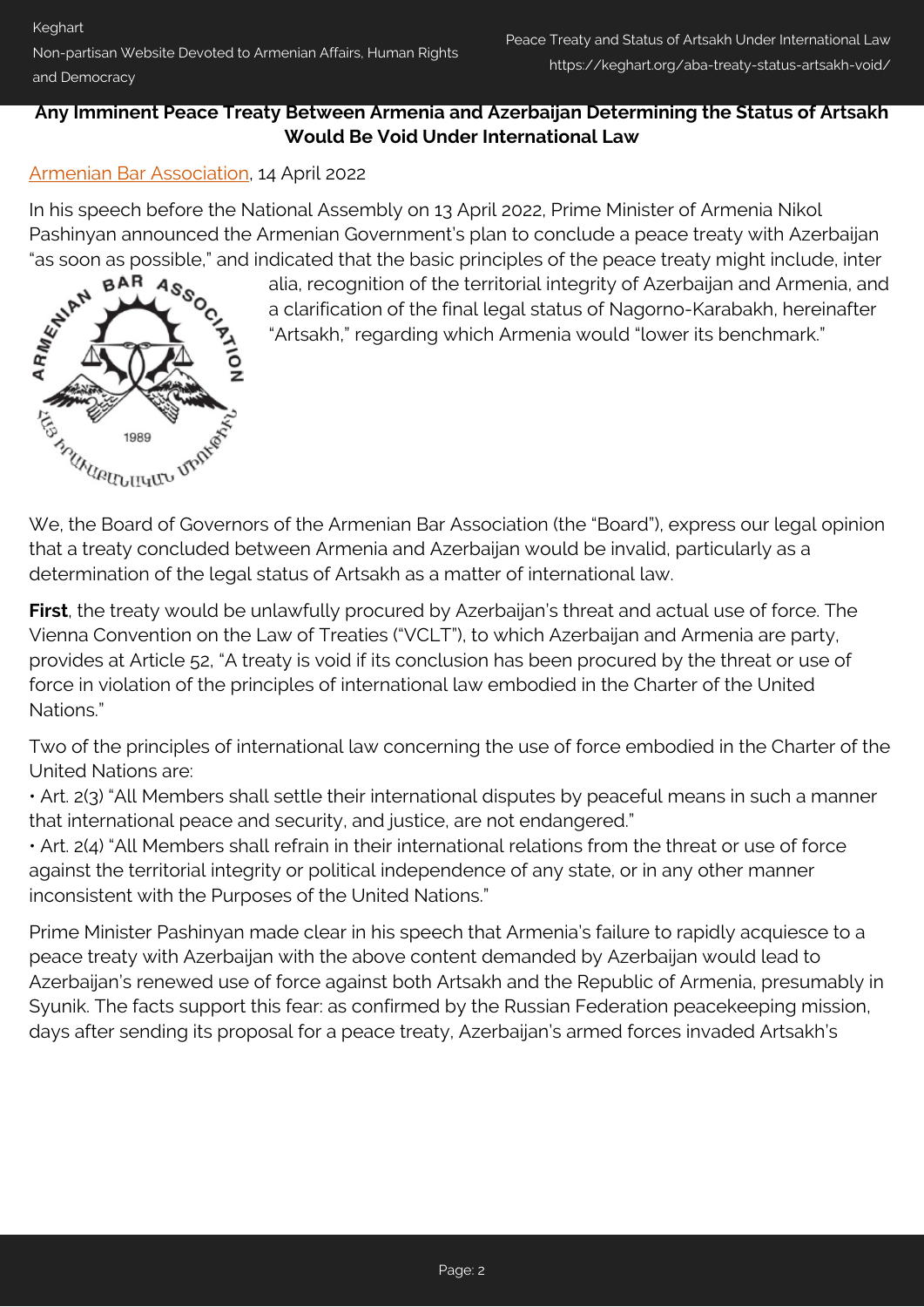territory, which Azerbaijan invaded on 12 May and 16 November 2021.

Under these circumstances, any 'peace' treaty with Azerbaijan would have been procured by the threat of its use of force against Artsakh, in violation of Article 2(3) of the UN Charter, and against the Republic of Armenia, in violation of Article 2(4) of the UN Charter. The treaty would be void under VCLT Art. 52.

**Second**, the treaty would unlawfully deprive Artsakh's ethnically indigenous Armenian population of its right to self-determination. Article 53 of the VCLT provides, "A treaty is void if, at the time of its conclusion, it conflicts with a peremptory norm of general international law." One such peremptory norm of general international law is the right of peoples to self-determination. That right entitles them to "freely determine their political status and freely pursue their economic, social and cultural development."

A treaty between Armenia and Azerbaijan, which purports to determine the legal status of Artsakh as a subordinate part of Azerbaijan, would deprive the Artsakh's people of their right to selfdetermination, for two reasons.

• Neither Artsakh's people nor its government is involved in the negotiation of the treaty, including in the determination of their political status.

• There is ample evidence that Azerbaijan would deny the people of Artsakh any meaningful say in their economic, social and cultural development. The government of the Azerbaijani SSR did so during Soviet times, including through its military response to the December 10, 1991 independence referendum conducted under applicable Soviet law in which 99.89% of the voters in Artsakh cast their ballots in favor of independence, all of which precipitated the current unresolved conflict. The current government of the Republic of Azerbaijan under Ilham Aliyev has for decades advanced State policy based on and promoting hatred toward the indigenous Armenians of Artsakh, as confirmed by the findings of the UN Committee on the Elimination of Racial Discrimination, the European Committee on Racism and Intolerance, and the European Court of Human Rights.

#### **The Board's Recommendation**

In order to be legally valid under the VCLT, a peace treaty between Armenia and Azerbaijan must be concluded under the following circumstances:

1. Azerbaijan must, as a precondition to beginning negotiations free of coercion, formally renounce the use of force against the Republics of Armenia and Artsakh.

2. The treaty must not purport to determine the final legal status of Artsakh, deferring such determination until such time as relations have substantially improved between the peoples of Armenia, Azerbaijan, and Artsakh, and the government of Azerbaijan has taken credible steps to demonstrate its good faith towards the people of Artsakh, their human rights and their dignity.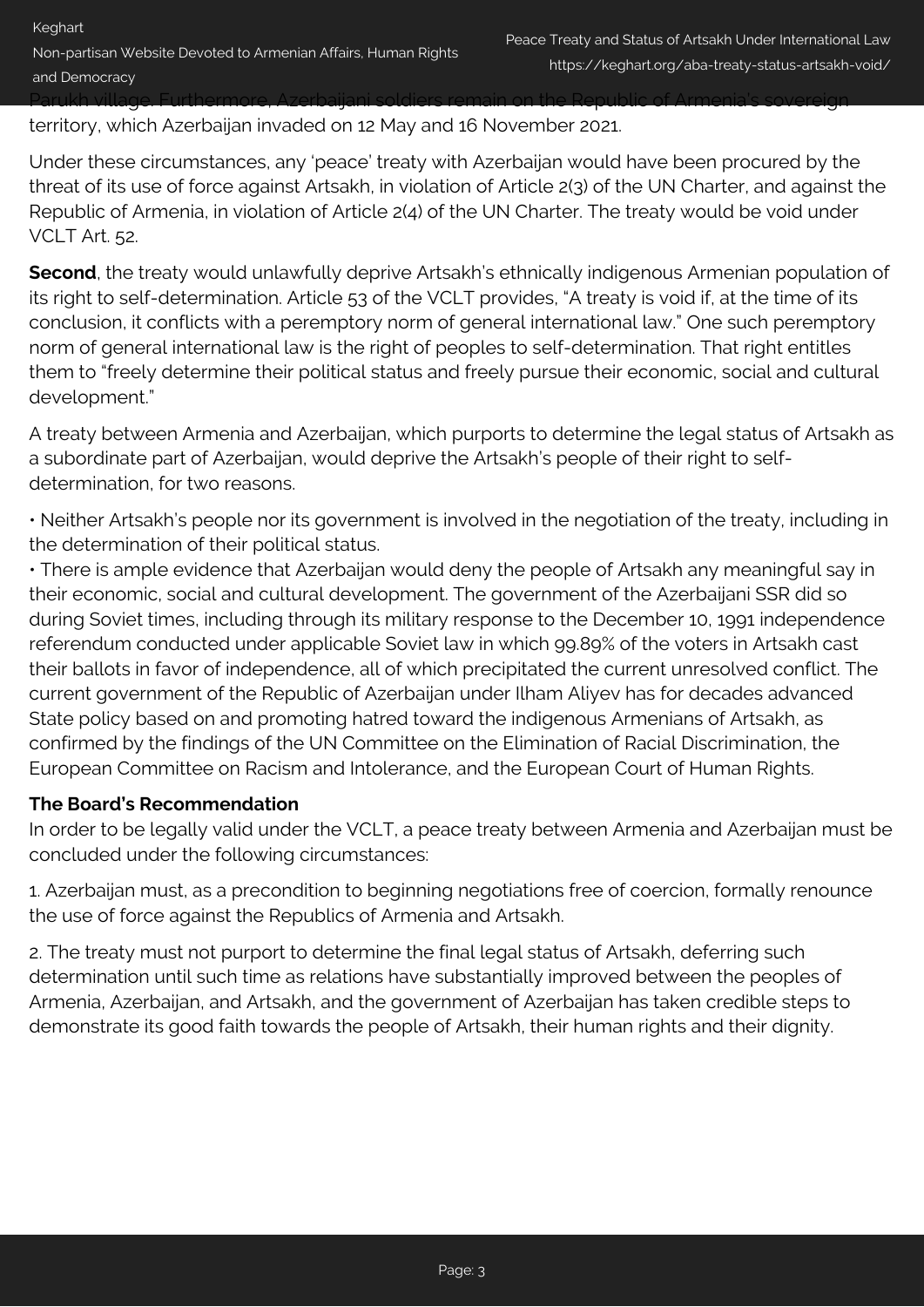Keghart

=================

Non-partisan Website Devoted to Armenian Affairs, Human Rights and Democracy

3. The people of Artsakh must participate in the determination of the final legal status of the territory.

i.

[https://www.primeminister.am/en/statements-and-messages/item/2022/04/13/Nikol-Pashinyan](https://www.primeminister.am/en/statements-and-messages/item/2022/04/13/Nikol-Pashinyan-Speech) [-Speech](https://www.primeminister.am/en/statements-and-messages/item/2022/04/13/Nikol-Pashinyan-Speech)/

ii. Id. ("y surrendering, I might have saved thousands of lives, but by not surrendering, I actually became the author of decisions that resulted in thousands of victims. . . . But, dear colleagues, I am not saying this now to start a dialog about the past, I am saying this to start a dialog on the future. Because we have the same situation now in terms of content and I do not want to repeat the same mistakes." ).

iii.

[https://webcache.googleusercontent.com/search?q=cache:Q0F12wUstosJ:https://mil.ru/russian\\_p](https://webcache.googleusercontent.com/search?q=cache:Q0F12wUstosJ:https://mil.ru/russian_peacekeeping_forces/bulletins/more.htm%3Fid%3D12414883%40egNews+&cd=2&hl=en&ct=clnk&gl=us) [eacekeeping\\_forces/bulletins/more.htm%3Fid%3D12414883%40egNews+&cd=2&hl=en&ct=clnk&gl=](https://webcache.googleusercontent.com/search?q=cache:Q0F12wUstosJ:https://mil.ru/russian_peacekeeping_forces/bulletins/more.htm%3Fid%3D12414883%40egNews+&cd=2&hl=en&ct=clnk&gl=us) [us](https://webcache.googleusercontent.com/search?q=cache:Q0F12wUstosJ:https://mil.ru/russian_peacekeeping_forces/bulletins/more.htm%3Fid%3D12414883%40egNews+&cd=2&hl=en&ct=clnk&gl=us)

iv. See Right of peoples to self-determination – UN Special Rapporteur study, E/CN.4/Sub.2/405(vol.I)\* (June 20, 1978), ¶ 75,

[https://www.un.org/unispal/document/auto-insert-186956/#:~:text=In%20present%2Dday%20legal](https://www.un.org/unispal/document/auto-insert-186956/#:~:text=In%20present%2Dday%20legal%20theory,condition%20or%20prerequisite%20for%20the.) [%20theory,condition%20or%20prerequisite%20for%20the.](https://www.un.org/unispal/document/auto-insert-186956/#:~:text=In%20present%2Dday%20legal%20theory,condition%20or%20prerequisite%20for%20the.)

v. International Covenant on Civil and Political Rights, Art. 1(1).

============================

Armenian Bar Association P.O. Box 29111, Los Angeles, CA 90029 ArmenianBar.org info@ArmenianBar.org The Armenian Bar Association is an IRC 501(c)(3) non-profit, charitable organization.